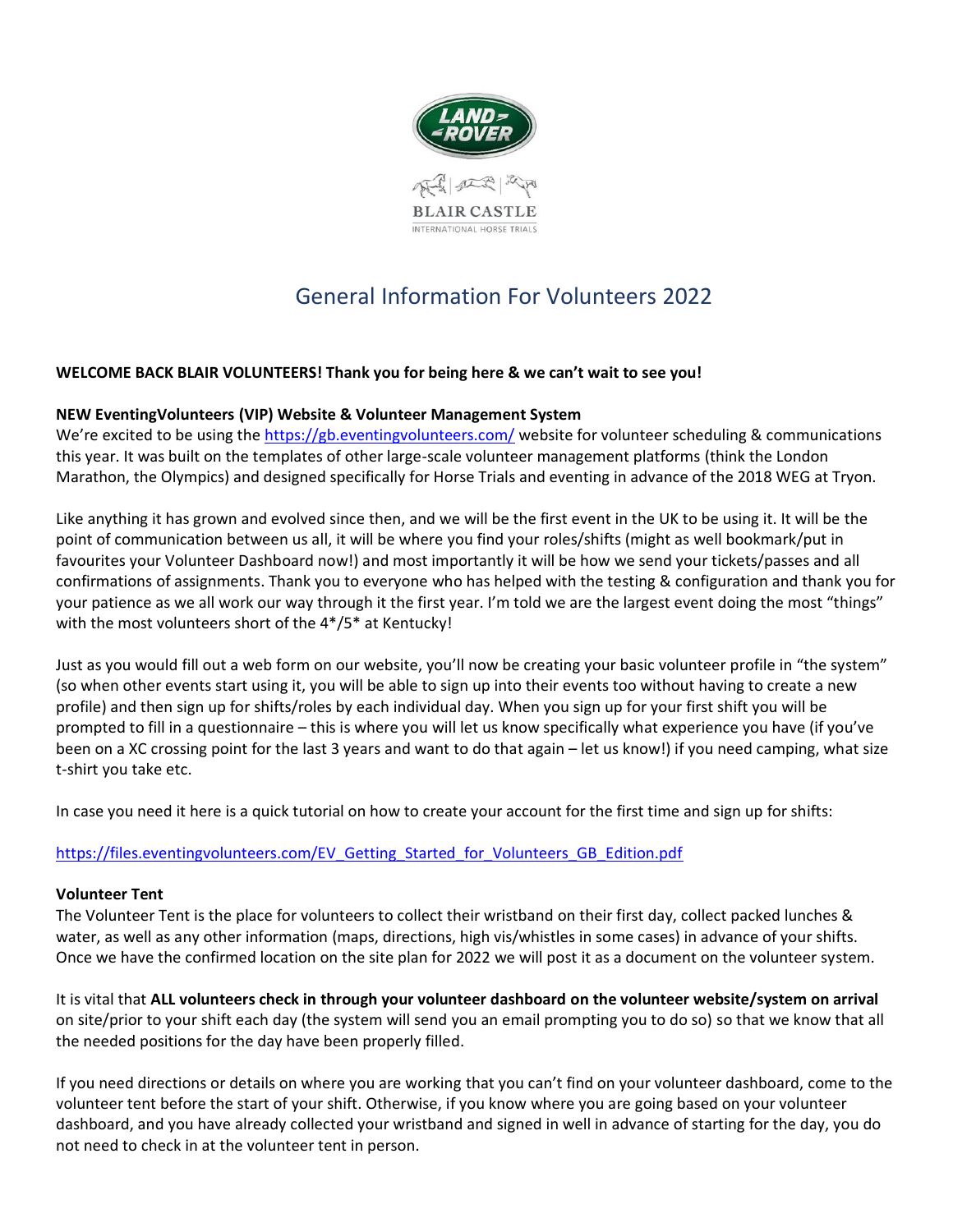#### **Volunteer Coordinators**

Lyndsay Grant will be your main point of contact both through the VIP system and at the Volunteer Tent. Lyndsay and our volunteer coordinator Michelle Dunn will be available every day in case you will need help, answers to your questions or discuss any issue. If you have any interest in taking a more consistent and active role with our volunteers over the long term, please reach out to discuss.

#### **Schedules and Timetable**

The event schedule is largely determined after entries have closed for all the competitions, which is typically two weeks prior to the start of the event. At this time, a more precise schedule is developed, and the volunteer schedule is subsequently created. Please check your emails and Volunteer Dashboard through the VIP system (GB.EventingVolunteers.com) to find your most up to date with all the information regarding your shifts & assignments. You can find the full timetable on our website – please be sure to check for updates as it changes frequently in the leadup to the event. Since the specific locations of things like XC crossing points don't get assigned until the course is finalised and roped (as late as the week of the event) expect there to be adjustments and tweaks right up to the last minute.

#### **Dress Code**

As the weather in Scotland is unpredictable, please come prepared for any and all weather conditions. Bring your wellies and a waterproof jacket, but also a hat and sunscreen! Feel free to bring a folding/camping chair, a cooler with water & snacks and anything else that might help get you through the day. As we know things can happen to make the days (especially cross-country) run late and while we always hope for the best, we need to plan for the possibility of extended hours. Please also remember you are representing the event!

#### **Confidentiality**

You may hear something while volunteering. Please maintain confidentiality. Do not relay the personal information of any other volunteer, spectator or athlete. Blogging, Facebook and Tweeting are acceptable forms of personal expression provided it is in good taste and confined to your personal experiences. Please do not relay any confidential information or attempt to speak on behalf of the organizations involved with the event. Remember that you may have access to areas of the event where regular spectators are prohibited. You should not be posting on social media from these areas.

#### **Environment**

Please maintain a volunteer environment free of harassment and discrimination. Everyone wants to be treated fairly. Respect and good communication skills are key.

#### **Feedback**

We value your feedback, both compliments and opportunities for improvement. There are two ways to provide feedback. First, when at the event, bring any items of concern to your Chief/Chair immediately. After the event you will receive a survey where feedback can be given. We can only improve with your help!

#### **Site Hours**

The site opens at 8:30am daily and 7:30am on Saturday. There is no specific time that the site closes, it depends when all the different competitions finish, but these begin to wrap up from 5pm. The shopping village exhibitors and food vendors will stay open as long as shoppers are around! However, gate 4 will shut at 7pm.

# Accidents / Incidents and Emergency numbers

If you need to report an accident or incident, get in touch with the Event Organisers:

#### **Telephone: 01796 481 543**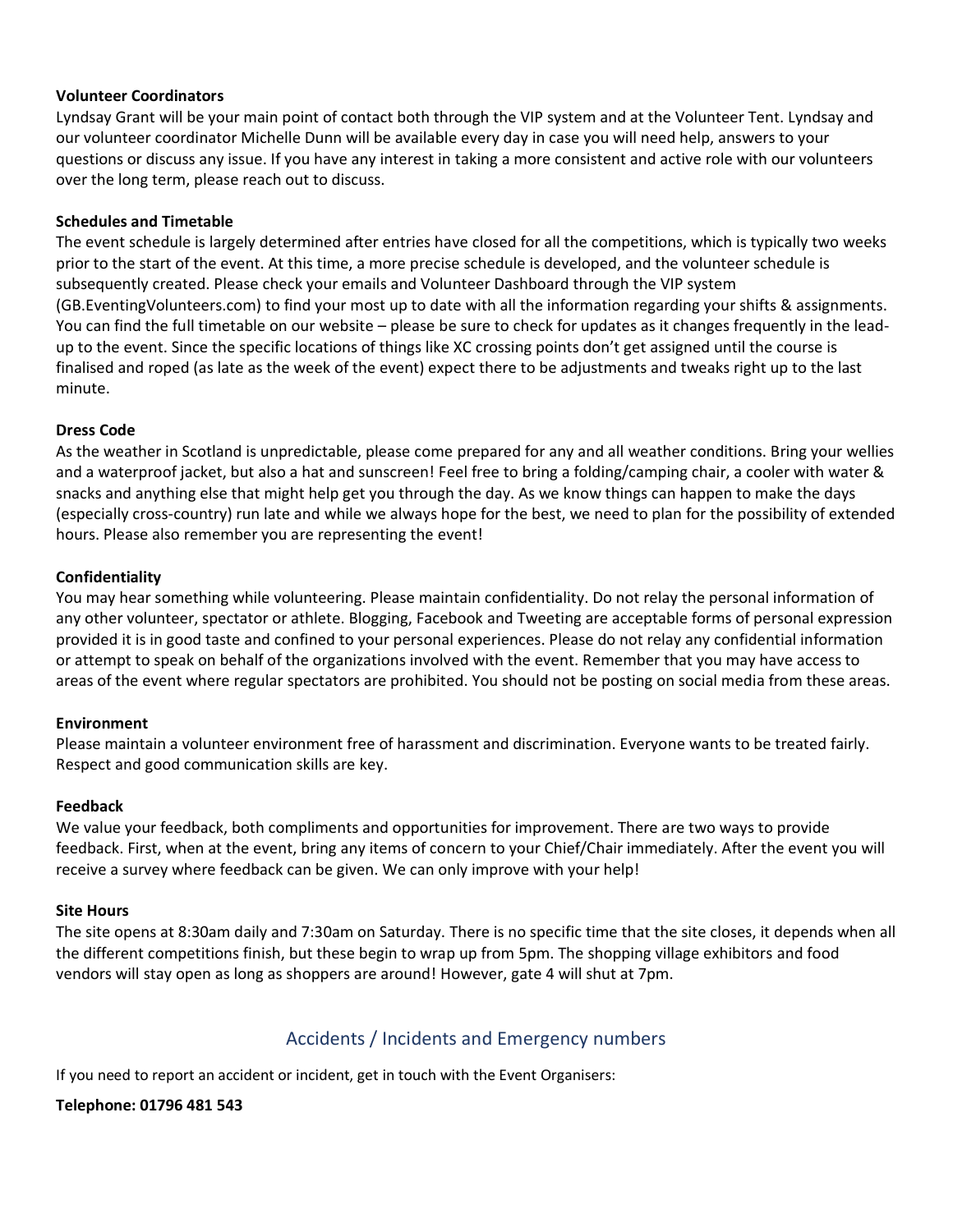**Or find the nearest official with a radio.** You will find these in Commentary Boxes, Convenor Tents, Volunteer Tent and all with all members of the security staff.

# What to if you think a child is missing

### **Immediately call across the radio network to the Event Office.**

Information to supply to the Event Office:

- Where you are on the site
- Who it is that is reporting the child missing and what their relationship is
- A detailed description of the child, including age, gender, hair colour, a clothing description working down from head to toe
- The circumstances of them going missing, including anything that may have triggered the disappearance, how long have they been missing, where were they last seen

#### **Stay with the person where they last saw the child.**

#### **We will immediately close ALL site exits, including to the Castle.**

Once the site is secure, a PA announcement will be made across the whole site, announcing that a child is missing.

#### **Immediately start a search**

All officials and volunteers will be deployed across the site, searching section by section. Conveners and managers will coordinate the search in their area. The radio network will be used to coordinate the search.

#### **Regularly report back to the Event Office.**

The Event Office will document the search. If the child is not located immediately, the site staff will call the Police using 999.

#### **Continue to search until the child is found (or until advised otherwise by the Event Office).**

Once the child is found a PA announcement will be made and an all-clear call made across the radio network.

#### **Re-open the event exits.**

**Child and family/guardian to be reunited at the Event Office.**

# What to if you Find a lost child

#### **Immediately call across the radio network to the Event Office.**

Information to supply to the Event Office:

- **NOT** the name of the child
- Where you are on the site
- The name of family/guardian of the child as given to you by the child
- A brief description of the child, including age and gender

#### **Immediately take the child to the Information Tent.**

Do NOT pick up the child, but if they are distressed hold their hand or shoulder. Talk to them to keep them calm

**A PA announcement will be made across the whole site, announcing for the next of kin to go to the Information Tent.** The Site Manager will document the incident.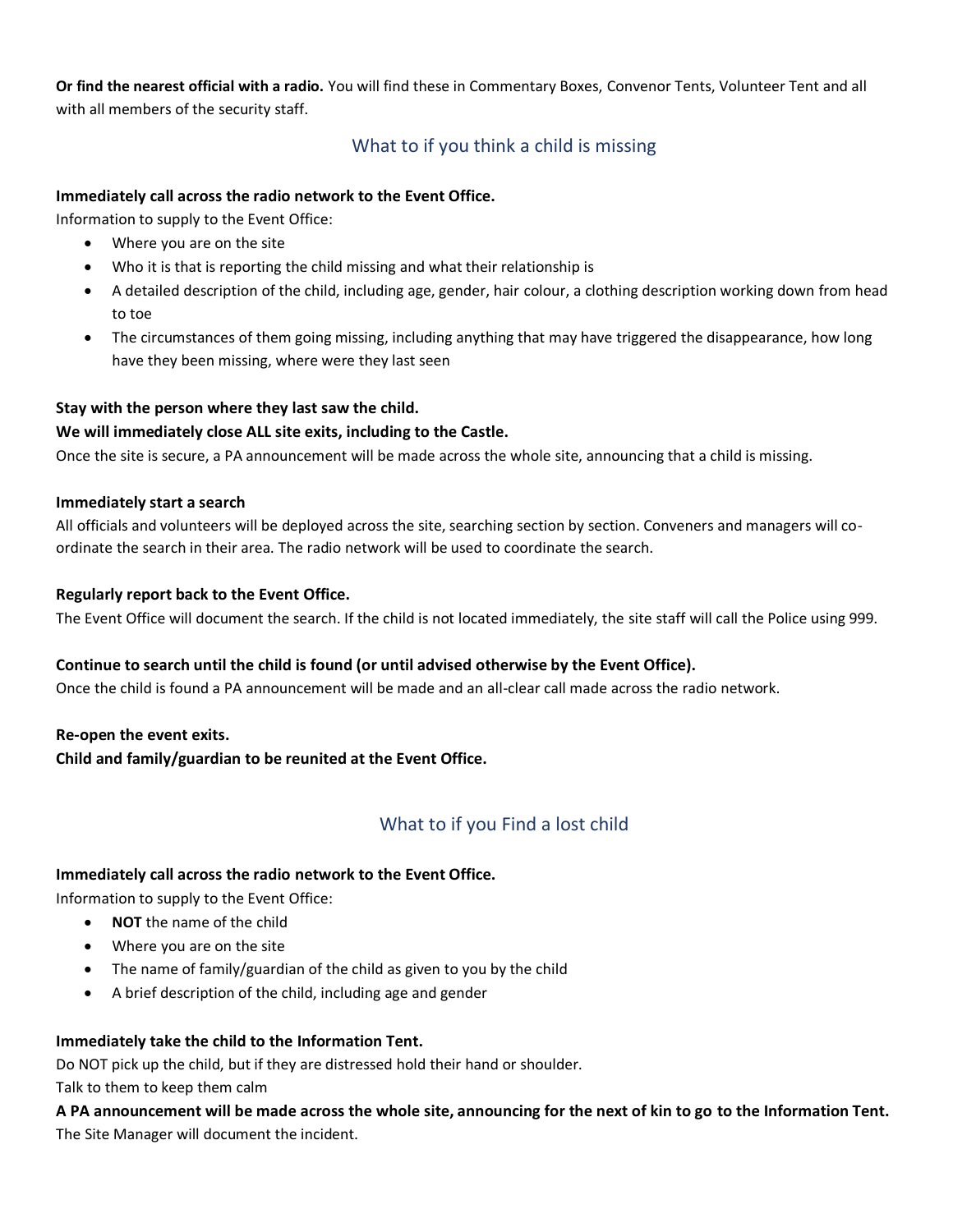### **Look out for someone looking distressed and looking like they are searching**

If they are looking for the lost child, do not give them any information about the child, but take them straight to the Information Tent, who will assist checking their identity and reuniting them.

### **Once the child is reunited with next of kin, an all-clear call will be made across the radio network.**

If the next of kin is not located, the site manager will call the necessary authorities.

# Other Volunteering documents

Volunteer Role Descriptions (included in this document)

Volunteer Health & Safety Statement (see website)

Covid-19 Information for Volunteers (see website)

Volunteer photographer briefing notes (see Press Officer Hilary Manners in the press tent)

# Site Facilities

#### **ATM**

There is no ATM (cash machine) on site, the nearest one is in Blair Atholl village at the Premier shop on Ford Road. Please bear in mind most stands will accept contactless card payment.

## **Baby changing and quiet feeding space**

#### Sited next to the First Aid area

#### **Catering and bars**

There are multiple public catering areas and mobile catering units around the site including gluten-free, vegan and vegetarian offerings.

#### **Disabled facilities**

Accessible toilets are located around site. mobility scooters can be hired from *Event Mobility* located near the Country Fair Arena, subject to availability and recommended to be reserved well in advance. The disabled viewing area for the Main Arena will be in the south-east corner.

#### **First Aid**

First aid is located in block 9 adjacent to the Main Arena.

#### **Hand-sanitiser**

Hand-sanitiser stations are located all over the site.

#### **Information Tent**

Visitor information on all facilities and the Event as well as Meeting point for lost people.

#### **Official photographer**

Julia Shearwood Photography [www.equestrianphotography.co.uk](http://www.equestrianphotography.co.uk/)

#### **Toilets**

Blocks are located around the main site, there will be additional toilets on the cross-country course.

#### **Rubbish & recycling**

Wherever possible rubbish will be recycled. There will be plenty of general waste bins located all over the site. Please dispose of your rubbish in the bins provided.

# Off-Site Facilities

#### **Blair Atholl Garage**

They will assist spectators with any vehicle issues. It is up to the spectator to pay the fees. Please contact them on 01796 481 221.

#### **Cash Machine**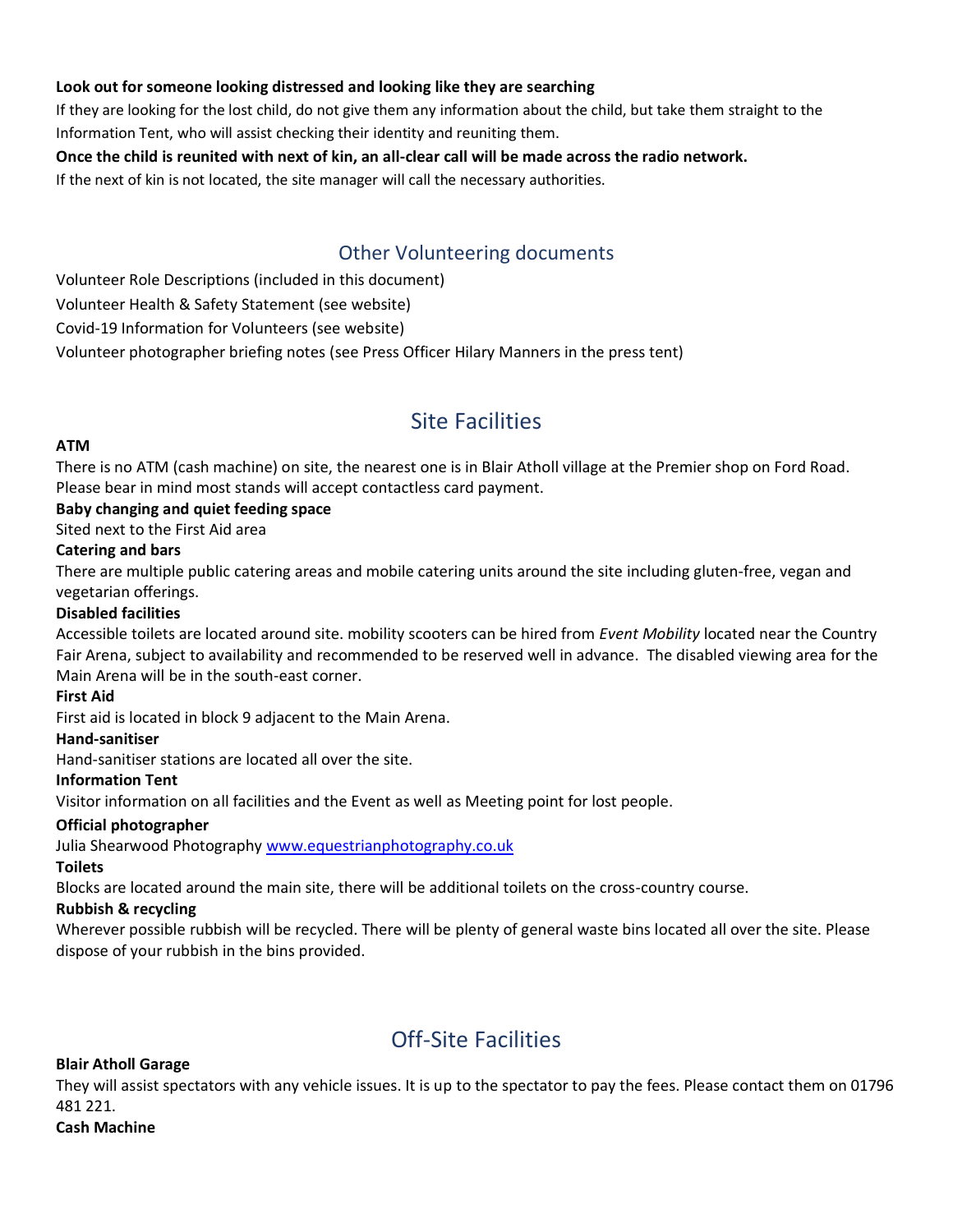Located at the convenience shop behind the Atholl Arms Hotel in the village.

### **Grocery shop and Post Office**

These are both located in Blair Atholl Village.

### **Parking**

You will need your e-ticket and your car park pass with you, so that you can park in the public car park. If you are camping you can park one vehicle in the campsite.

### **Programmes**

Programmes are available to buy in advance from the website box office and from the Information Tent near the Main Arena.

# Volunteering Frequently Asked Questions

## **Tickets**

- ➢ **Q:** When will I receive my tickets to enter the Event?
- ➢ **A:** We will send you your tickets by email the week before the Event, using the information as provided in your profile on GB.EventingVolunteers.com. You must bring them with you (printed or on your mobile device) to enter, you will then be able to collect your wristband at the Volunteer Tent prior to your first shift if you are working multiple shifts.
- ➢ **Q:** Does my child need an admission ticket?
- ➢ **A:** Accompanied children 12 years and under are admitted free of charge. Provided they are accompanied by a paying adult or adult volunteer.
- ➢ **Q:** Can I have extra tickets for my friends & family?
- ➢ **A:** Unfortunately, we cannot provide free additional tickets, but they can buy tickets in advance from our website box office. [www.blairhorsetrials.co.uk/box-office](http://www.blairhorsetrials.co.uk/box-office)

#### **Dogs**

- ➢ **Q:** Are dogs allowed into the Event?
- ➢ **A:** Yes, all dogs must be kept on leads and under control at all times. If any dogs are found off-lead or not under control, the owners will be charged £20 which will be donated to our official charity, and may be asked to leave. You must be responsible and clear up after your dog. Dogs must **not** be left unattended in vehicles in the car park or campsite. As a general farm biosecurity precaution we ask you do not let your dog come into contact with other dogs on site.
- ➢ **Q:** Is my dog allowed to be with me during my volunteering shift?
- ➢ **A:** No, please do not bring your dog to your shift, unless in a permitted role.

#### **Camping**

- ➢ **Q:** Can I share my camping pitch with family and friends?
- ➢ **A:** Yes. However, if anyone staying with you is not volunteering, they must buy admission tickets in advance to enter the Event.
- ➢ **Q:** When can I arrive on the campsite?
- ➢ **A:** The campsite is open from Tuesday afternoon. The campsite will be closed to new arrivals from 10pm every night.
- ➢ **Q:** Can I bring a generator?
- ➢ **A:** Yes, but it must be diesel only (no petrol) and super silent.
- ➢ **Q:** Can I book an electrical hook-up?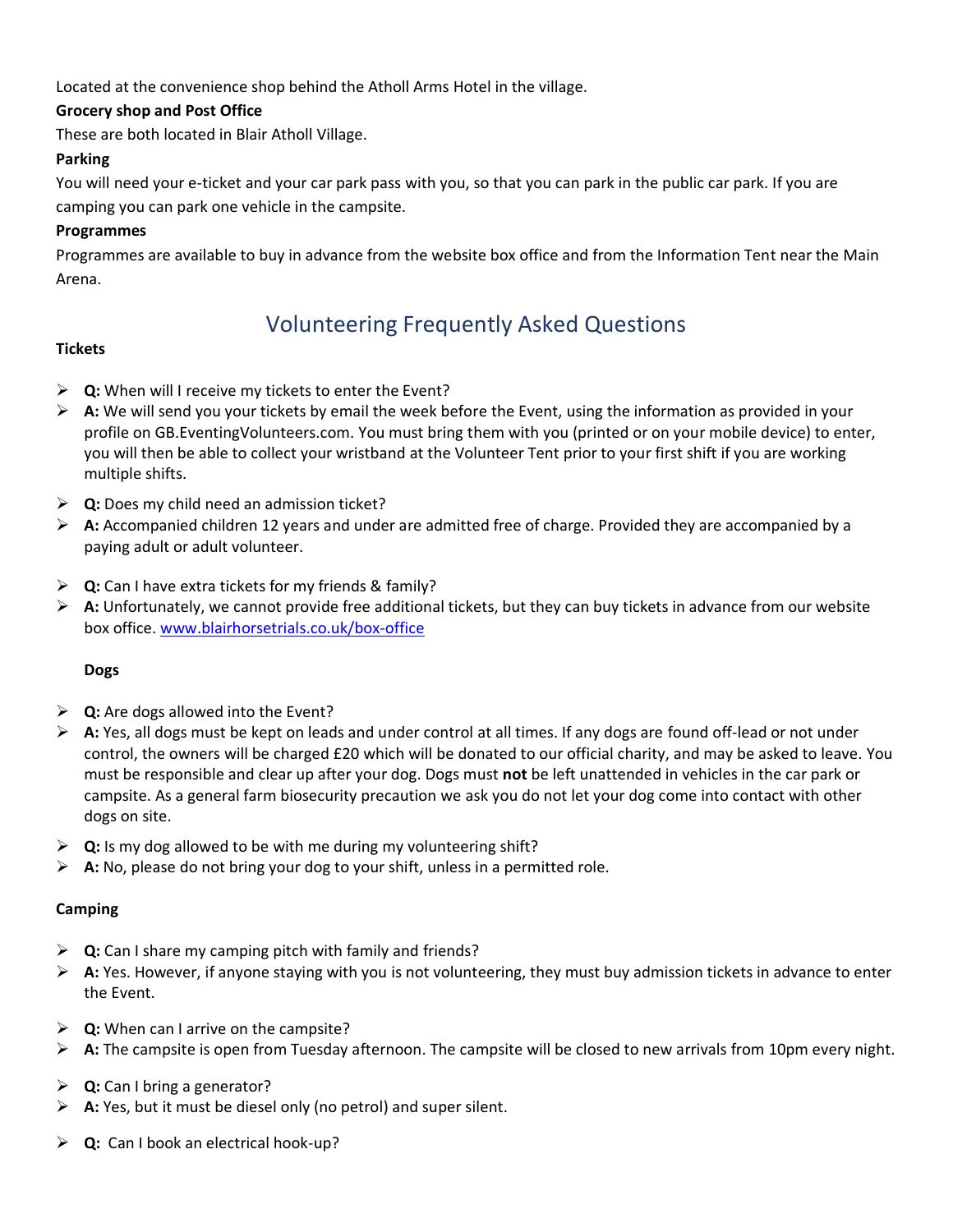➢ **A:** Yes, these must be booked/purchased in advance from our website box office or there may be some available from the office if they are listed as sold out on the box office. As hook ups are limited priority will be given to those staying multiple nights and working multiple shifts. With the increases in the cost of fuel we anticipate generators to be more expensive than in previous years.

## **Volunteering shifts**

- ➢ **Q:** What time do I have to be at the Volunteer Tent?
- ➢ **A:** Please come to the Volunteer Tent when you first arrive, to receive your accreditation wristband, and check the info regarding your shifts. **Once you have your initial wristband for those working multiple days, you can check in to your shift through your volunteer dashboard on the VIP system.**
- **Q:** How many hours does a volunteer shift last?
- ➢ **A:** Shifts generally last all day, from 7-8am to 5-6pm. Shift timing may change based on entries and the timing of each ring. Please make sure you double-check what time your shift will start on any given day based on the ring, cross-country start times etc. If you are not sure, please ask in advance! As we always plan for the best, sometimes things happen and the day will run long for whatever reason. Please ensure you're ready with layered clothing, snacks (bring a cooler bag if you wish!) a chair, comfortable footwear, a hat etc.
- ➢ **Q:** Can I take a 10mins break during my shift?
- ➢ **A:** Yes, of course! Every shift and role has at least a couple of people working to allow breaks during the day. Please communicate to ensure your position is covered as opposed to just wandering off.
- ➢ **Q:** I'm coming with my friends, can I work with them?
- ➢ **A:** Please tell us their names on your application notes and we'll **do our best** to give you shifts together. With over 350 volunteer applications we do our best but can't guarantee you'll be working with your friends at all times.
- ➢ **Q:** After I have received my times to volunteer, will they change?
- ➢ **A**: They may. Volunteer shifts are always subject to change. The schedule depends on many factors such as the weather, number of entries, site plan, event schedule etc. We will inform you via email through the VIP website of any changes in your schedule or roles as soon as possible. Please check your emails and your personal dashboard on the VIP website for updated competition details. You may wish to 'whitelist' or add to your contacts [no](mailto:no-reply@eventingvolunteers.com)[reply@eventingvolunteers.com](mailto:no-reply@eventingvolunteers.com) or check your junk mail and spam folders for anything from that domain to ensure you don't miss important updates.
- ➢ **Q:** I'm not happy with my allocated role/shift's timing, can I swap?
- ➢ **A:** Please be in touch through the volunteer system with the details and we'll see if we can find somewhere to reallocate you. Please do not swap shifts with another volunteer without talking to the Organisers; we need to know where to find everyone and to make sure all roles are filled appropriately!
- ➢ **Q:** If I am not able to make my shift, or if I am going to be late, who do I contact?
- ➢ **A:** If you know in advance that you are unable to make it to your shift, please contact us as soon as possible **via the VIP System first** or (tel. 01796 481 543 or email: [volunteers@blairhorsetrials.co.uk](mailto:volunteers@blairhorsetrials.co.uk) ). If you are going to be late or have to cancel on the day of your shift, please phone the Volunteer Coordinator using the mobile number in the email's signature **and speak to them, to ensure your shift is covered and we know you are ok.**

## **Food and drinks**

- ➢ **Q:** When and where can I collect my packed lunch?
- ➢ **A:** If you check in through the Volunteer Website and go directly to your assignment, please be sure to let us know that you need your packed lunch so we can have a catering manager or bun run bring it to you! If you have time in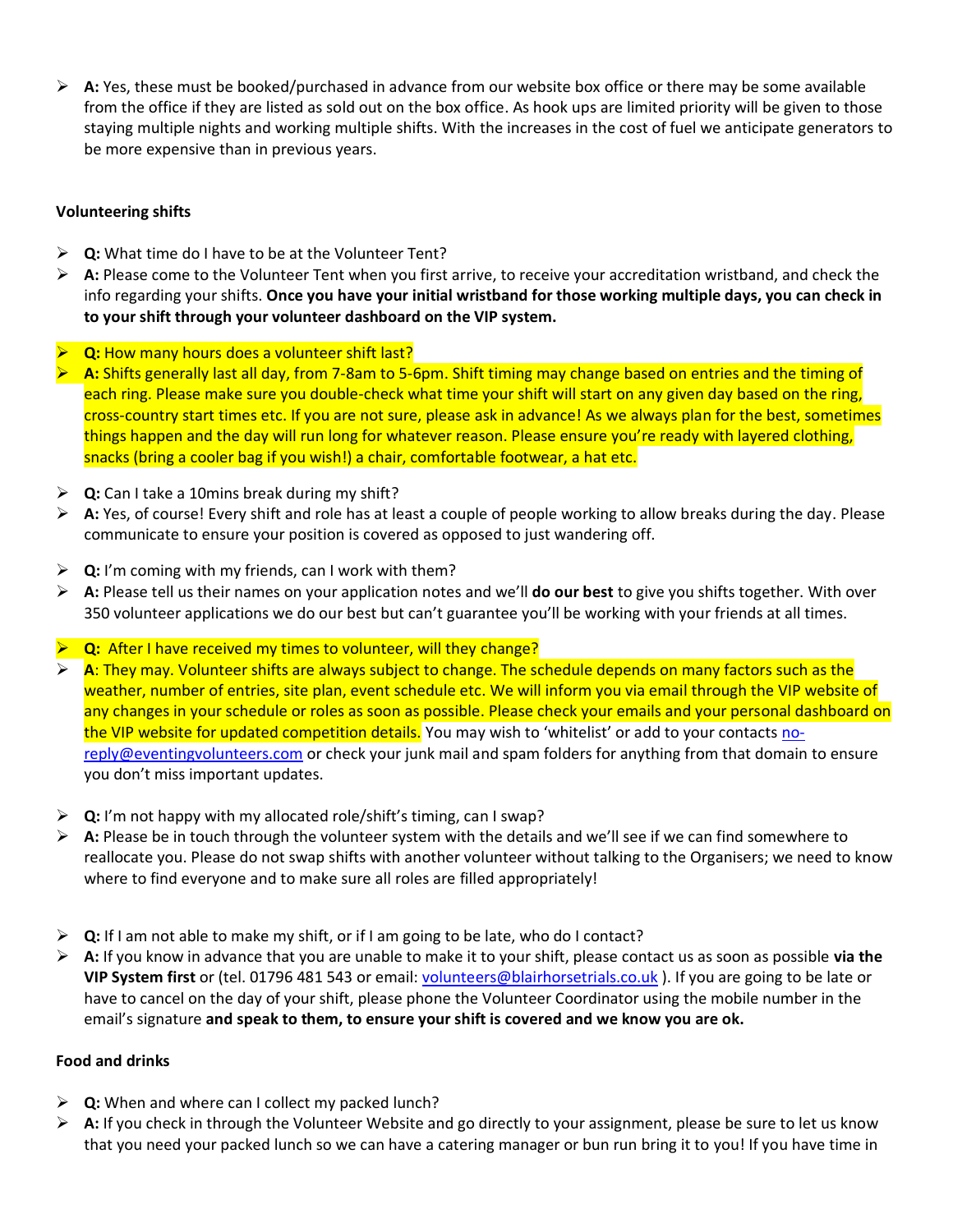the morning when you arrive you can also come to the volunteer tent to pick it up. Keep an eye out on your volunteer dashboard for announcements in case there are any surrounding lunches & pickup times.

- ➢ **Q:** I'm vegan/vegetarian/have allergies, can you provide a suitable packed lunch?
- ➢ **A:** While there will be some limited vegetarian options, the kitchen on site is very small and we cannot guarantee the food will be free from any specific ingredients. If you have any special dietary requirements or allergies please **bring your own food** for your own safety. We will provide bottled water in the Volunteer Tent.
- ➢ **Q:** Can I buy food on site?
- ➢ **A:** Yes! There will be multiple opportunities and offerings available on site for purchasing food.

# **Children**

- ➢ **Q:** Do you have an age limit for children volunteering during the event?
- ➢ **A:** No, we find young volunteers enjoy the event more with others they know. They will be given a role appropriate for their skills; accompanying their own parent/guardian or in a team with other young people and a supervisor. If they are old/mature/responsible enough to volunteer on their own please have them complete their own volunteer profile and shift sign-ups on the system.
- ➢ **Q:** Can my children stay with me during my shift?
- ➢ **A:** Yes of course! Please bear in mind, to perform your volunteer role for the duration of your shift, you will not be able to safely supervise very young children that need close attention.

If you have a question that is not answered here, please send us an email and we'll be in touch as soon as possible: [volunteers@blairhorsetrials.co.uk](mailto:volunteers@blairhorsetrials.co.uk)

# Volunteer Role Descriptions (Also See the Volunteer System for Descriptions by Role)

| <b>Role</b>                 | <b>Role description</b>                                                                            |
|-----------------------------|----------------------------------------------------------------------------------------------------|
| <b>Crossing Point</b>       | Based at the Volunteer Tent. Ensuring that all crossing points are manned and providing relief for |
| <b>Manager and Catering</b> | comfort breaks. Responsible for the briefings before every shift (may be digital/video this year.) |
| Assistant (separate         | Also helping with the delivery of packed lunches to the Volunteers & Volunteer Tent at the start   |
| roles)                      | and across the site during the day.                                                                |
|                             | Manning any designated public crossing points around the main site (not out on the cross-          |
|                             | country course), allowing the public to cross safely where horses or vehicles may also be          |
| Spectator/Arena             | crossing, to minimise disruption to the sport and the running of the event. You may be provided    |
| <b>Crossing Points</b>      | with a hi-viz jacket and whistle, but if you own your own please bring them. You can bring your    |
|                             | own chair to rest your legs during the shift. Your contact person is the Crossing Point Manager    |
|                             | who will be in the Volunteer Tent and who will be a Team Leader in the VIP system.                 |
| <b>XC Crossing Points</b>   | Manning designated public crossing points on the cross-country course, allowing the public to      |
|                             | cross safely where horses or vehicles may also be crossing. You may be provided with a hi-viz      |
|                             | jacket and a whistle, but if you own your own (available on Amazon very reasonably) please         |
|                             | bring them. You can bring your own chair to rest your legs during the shift (highly                |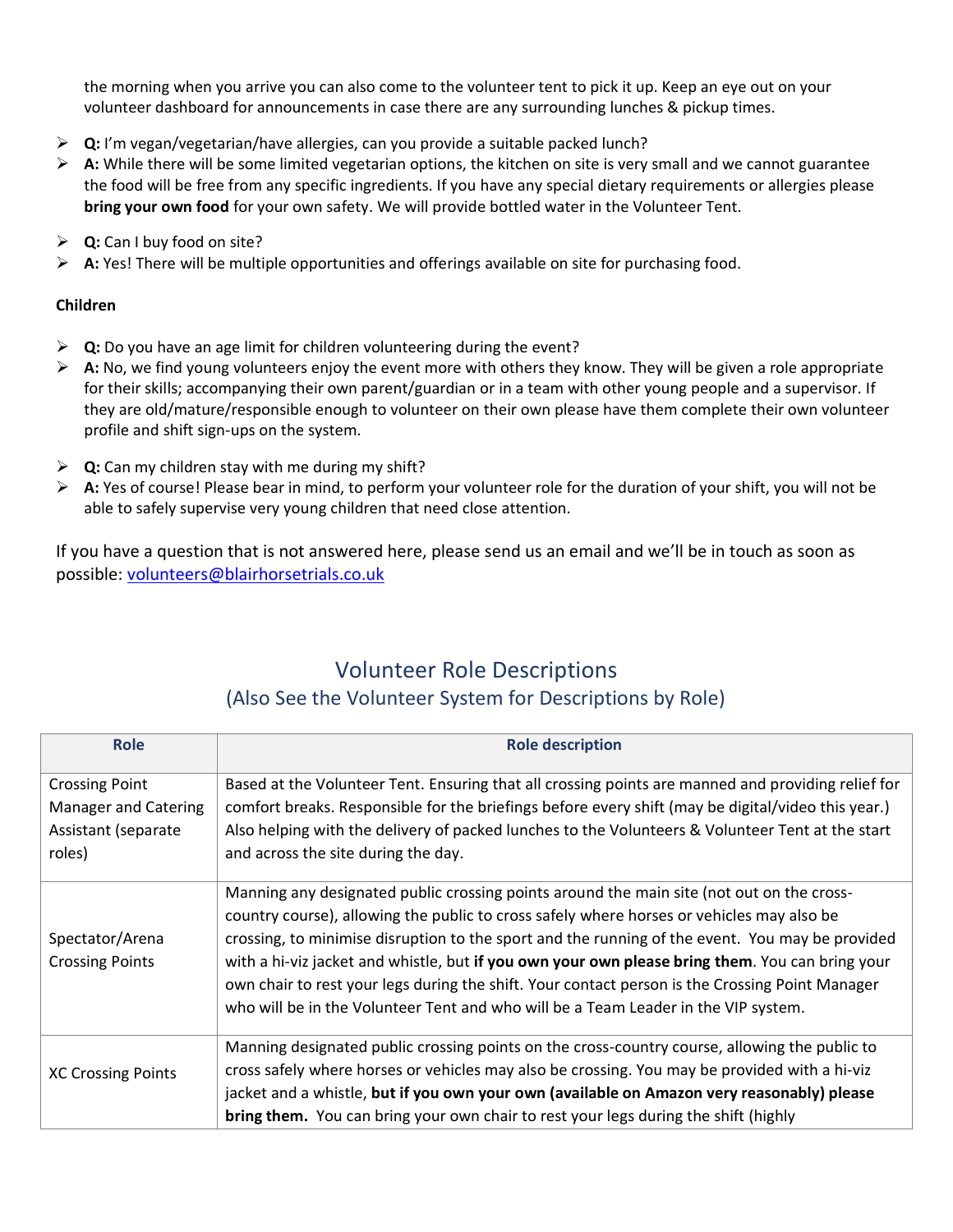|                                                                                 | recommended). During the cross-country phase, your contact person will be the closest Fence<br>Judge who will have a radio to communicate with the Volunteer Tent.                                                                                                                                                                                                                                                              |
|---------------------------------------------------------------------------------|---------------------------------------------------------------------------------------------------------------------------------------------------------------------------------------------------------------------------------------------------------------------------------------------------------------------------------------------------------------------------------------------------------------------------------|
| <b>Information Tent</b>                                                         | Situated in the main Information Tent - you will be required to answer questions from the<br>general public, sell programmes and other secretarial jobs that arise. Your main contact will be<br>Lorna Muirhead, who will be your team leader in the volunteer system.                                                                                                                                                          |
| Office Runner                                                                   | To help email, print, photocopy and deliver information and paperwork around the event site.<br>You will also help in delivering all the starting lists and results to the Volunteer Tent. Your main<br>contact will be Lorna Muirhead who will be your team leader in the volunteer system.                                                                                                                                    |
| Trot Up/Horse<br>Inspections                                                    | Set up and clear away trot up as well as help the stewards. Your main contact will be the FEI<br>Steward in charge.                                                                                                                                                                                                                                                                                                             |
| Arena Party                                                                     | To assist judges and stewards with the smooth running of their specific arena - including pole<br>picking and the moving of any fences or crowd barriers. Your main contact will be the Course<br>Builder and the Steward in charge of the Arena where you are helping.                                                                                                                                                         |
| <b>Collecting Ring</b><br>Stewards                                              | To assist the Chief Steward with the smooth running of their designated arena making sure riders<br>keep to their allotted timings. Your main contact will be the Steward in charge of the Collecting<br>Ring.                                                                                                                                                                                                                  |
| Lorry Parkers                                                                   | Help direct, park and check all the competitor and owner lorries coming onto the Event site<br>ensuring that they have the relevant passes and park in an orderly and systematic manner. Your<br>main contact will be Graham Parton, who will be your team leader in the volunteer system.                                                                                                                                      |
| <b>Bun Runner</b>                                                               | Help with the distribution of tea, coffee and refreshments for officials and volunteers around the<br>cross-country course on Friday, Saturday and Sunday.                                                                                                                                                                                                                                                                      |
| Photographers &<br>Social Media                                                 | Take pictures around the whole Event and assist the official event photographers. Your main<br>contact is Press Officer Hilary Manners who will be in the Media Tent.                                                                                                                                                                                                                                                           |
| <b>Volunteer Assistants</b><br>(Volunteer Tent)                                 | Assist the Volunteer Coordinators in manning the volunteer tent, distribution of lunches, water,<br>coffee/tea etc. in the tent and anything else that may arise. This may evolve into a more<br>permanent coordinator role year over year for the right person(s).                                                                                                                                                             |
| <b>Catering Assistant</b>                                                       | Help deliver the packed lunches to volunteers around the site. You will be based in the volunteer<br>tent.                                                                                                                                                                                                                                                                                                                      |
| <b>Floating Volunteer -</b><br>must have previous<br>horse trials<br>experience | Although all the shifts are currently allocated for that day, sadly some volunteers are unable or<br>choose to not show up for their shift. This key role provides cover to ensure everything still runs<br>smoothly. You must check in at the volunteer tent in person in the morning (not just through the<br>volunteer system.) This role requires previous experience as you could be asked to fill in<br>anywhere on site. |
| Covid-19 Steward (TBC<br>for 2022)                                              | To assist the Health & Safety Officer ensure all people, including visitors, volunteers, staff,<br>contractors, officials and competitors comply with the Event's Covid-19 safety measures.<br>Replenish hand-sanitiser, cleaning supplies etc. around the site before and during the Event.                                                                                                                                    |